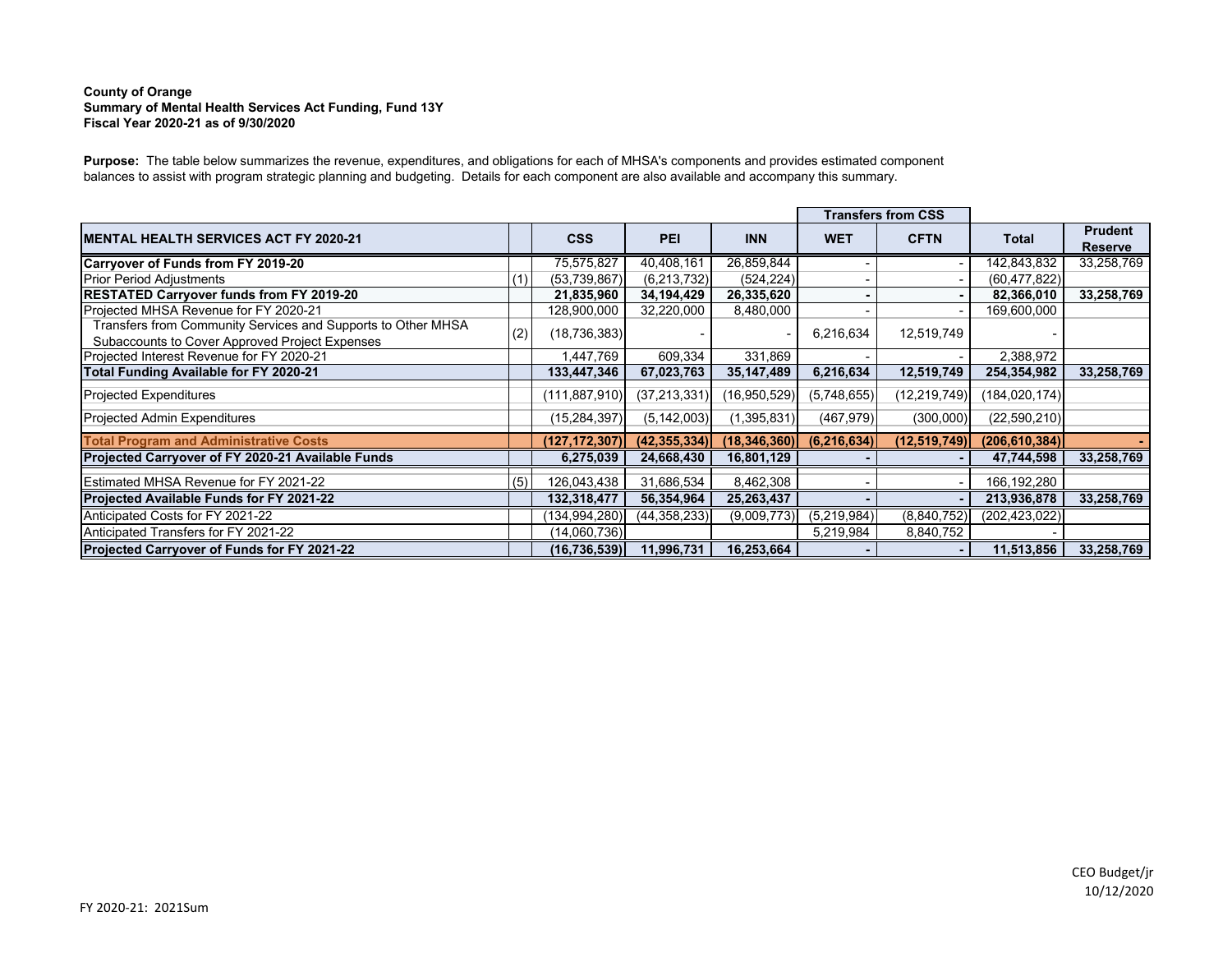# **County of Orange Summary of Mental Health Services Act Funds Projected with Actuals through FY 2020‐21**

| <b>MENTAL HEALTH SERVICES ACT (MHSA) FUNDS</b>        |                 |                    |                 |  |  |  |  |
|-------------------------------------------------------|-----------------|--------------------|-----------------|--|--|--|--|
|                                                       | <b>Budget</b>   | <b>Projections</b> | <b>Variance</b> |  |  |  |  |
| Unspent MHSA Funds as of June 30, 2020 (Actual)       | 142,843,832     | 142,843,832        |                 |  |  |  |  |
| Projected Revenue for FY 2020-21                      | 173,600,000     | 171,988,972        | (1,611,028)     |  |  |  |  |
| Prior Period Adjustments (Actual)                     | (60, 477, 822)  | (60, 477, 822)     |                 |  |  |  |  |
| Total Funds Available for FY 2020-21                  | 255,966,010     | 254,354,982        | (1,611,028)     |  |  |  |  |
| <b>Estimated Costs in FY 2020-21</b>                  | (239, 232, 402) | (206, 610, 384)    | 32,622,018      |  |  |  |  |
| Projected Ending Balance at June 30, 2021 (SEE BELOW) | 16,733,608      | 47,744,598         | 31,010,990      |  |  |  |  |
| Revenue for FY 2021-22                                | 166,192,280     | 166,192,280        |                 |  |  |  |  |
| Costs in FY 2021-22                                   | (236, 984, 606) | (202, 423, 022)    | 34,561,584      |  |  |  |  |
| Projected Ending Balance at June 30, 2022 (SEE BELOW) | (54,058,718)    | 11,513,856         | 65,572,574      |  |  |  |  |
| Detail of Projected Ending Balance at June 30, 2021   |                 |                    |                 |  |  |  |  |
| <b>Community Services and Supports (CSS)</b>          |                 | 6,275,039          |                 |  |  |  |  |
| <b>Prevention and Early Intervention (PEI)</b>        |                 | 24,668,430         |                 |  |  |  |  |
| <b>Innovation (INN)</b>                               |                 | 16,801,129         |                 |  |  |  |  |
| <b>Workforce Education and Training (WET)</b>         |                 |                    |                 |  |  |  |  |
| <b>Capital Facilities and Technological Needs</b>     |                 |                    |                 |  |  |  |  |
| Total Projected Ending Balance at June 30, 2021       |                 | \$47,744,598       |                 |  |  |  |  |
| Detail of Projected Ending Balance at June 30, 2022   |                 |                    |                 |  |  |  |  |
| <b>Community Services and Supports (CSS)*</b>         |                 | (16, 736, 539)     |                 |  |  |  |  |
| <b>Prevention and Early Intervention (PEI)</b>        |                 | 11,996,731         |                 |  |  |  |  |
| <b>Innovation (INN)</b>                               |                 | 16,253,664         |                 |  |  |  |  |
| <b>Workforce Education and Training (WET)</b>         |                 |                    |                 |  |  |  |  |
| <b>Capital Facilities and Technological Needs</b>     |                 |                    |                 |  |  |  |  |
| Total Projected Ending Balance at June 30, 2022       |                 | \$11,513,856       |                 |  |  |  |  |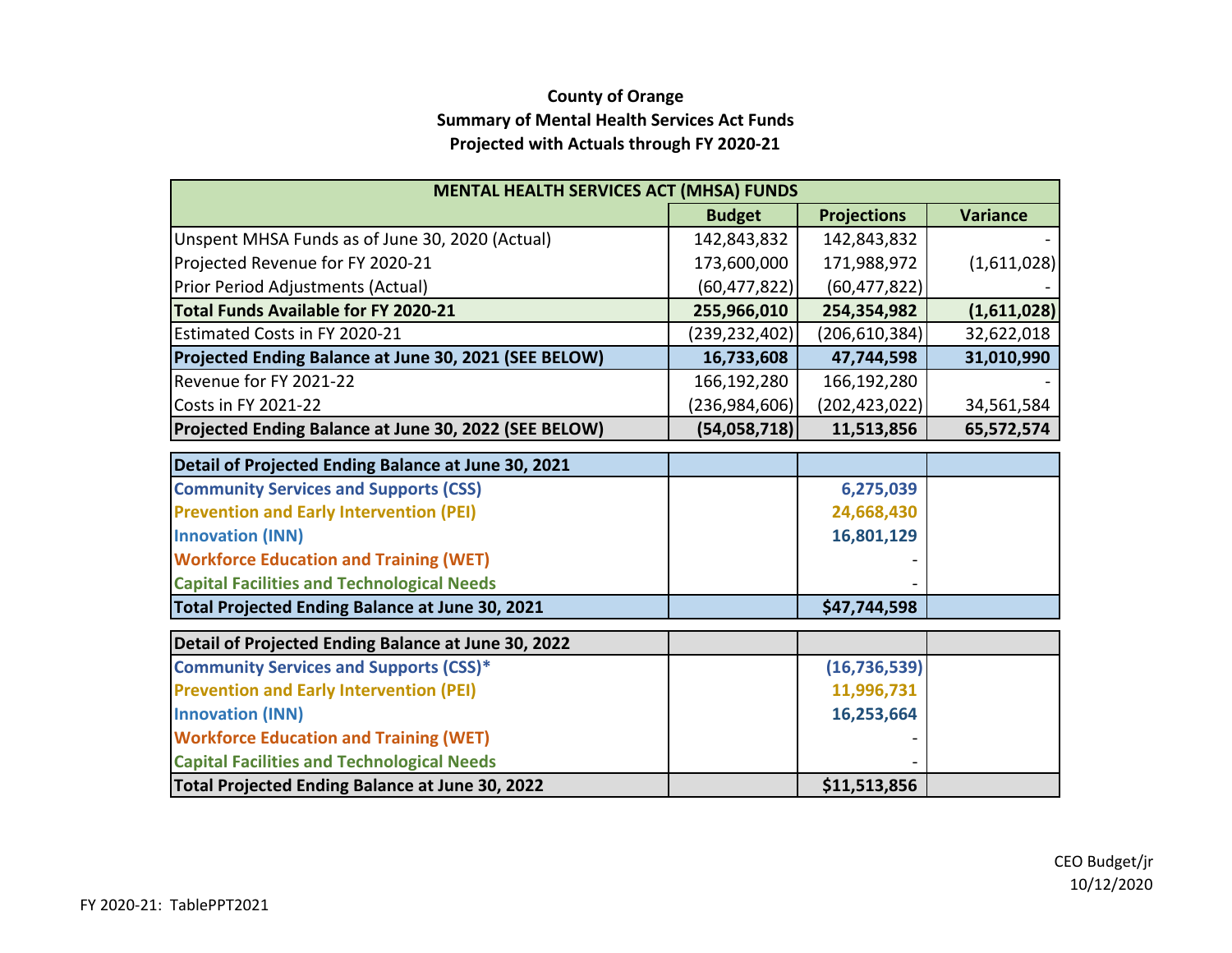#### **Mental Health Services Act (MHSA/Prop 63) Allocation Summary for Fiscal Year 2020-21 as of September 2020 Community Services and Supports (CSS)**

**Purpose:** To report on the revenues and expenditures by MHSA component and identify any pending items to provide information needed for strategic planning and programming.

|                                                                                   |     | FY 19/20       |                 | FY 2020/21     |                    |
|-----------------------------------------------------------------------------------|-----|----------------|-----------------|----------------|--------------------|
|                                                                                   |     | <b>Actuals</b> | <b>Approved</b> | <b>Actuals</b> | <b>Projections</b> |
|                                                                                   |     |                | <b>Budget</b>   | FY 2020/21     | FY 2020/21         |
| <b>Carryover of Funds from Prior Fiscal Year</b>                                  |     | 71,893,141     | 75,575,827      | 75,575,827     | 75,575,827         |
| Adjust for prior period transactions completed in prior fiscal year               |     | (16, 145, 886) | (53, 739, 867)  | (53, 739, 867) | (53, 739, 867)     |
|                                                                                   | (1) |                |                 |                |                    |
| <b>Beginning Balance for Fiscal Year</b>                                          |     | 55,747,255     | 21,835,960      | 21,835,960     | 21,835,960         |
|                                                                                   |     |                |                 |                |                    |
| Revenue for MHSA Allocation                                                       |     | 112,171,039    | 128,900,000     | 73,517,512     | 128,900,000        |
| <b>Interest Revenue</b>                                                           |     | 2,412,949      | 3,040,000       | 267,323        | 1,447,769          |
| Transfers from Community Services and Supports to Other MHSA Subaccounts to Cover | (2) | (18, 623, 017) | (18, 736, 383)  | (851,590)      | (18, 736, 383)     |
| <b>Approved Project Expenses</b>                                                  |     |                |                 |                |                    |
| <b>Total Funding Available</b>                                                    |     | 151,708,226    | 135,039,577     | 94,769,205     | 133,447,346        |
|                                                                                   |     |                |                 |                |                    |
| Board and MHSA Committee Approved Projects per MHSA Plan                          |     |                |                 |                |                    |
| Intensive Outpatient (Full Service Partnership (FSP) Programs)                    |     |                |                 |                |                    |
| 1. Children's Full Service Partnership                                            |     | 10,147,015     | 11,054,575      | (62, 290)      | 9,064,752          |
| 2. Transitional Age Youth Full Service Partnership/Wraparound                     |     | 6,879,791      | 8,184,468       | 153,126        | 6,711,264          |
| 3. Adult Full Service Partnership                                                 |     | 20,501,165     | 31,307,934      | 1,731,162      | 25,672,506         |
| Adults                                                                            |     | 16,184,254     | 21,592,093      | 1,339,293      | 17,705,516         |
| <b>Assisted Outpatient Treatment</b>                                              |     | 4,316,911      |                 | 391,869        | 3,866,990          |
|                                                                                   |     |                | 4,715,841       |                |                    |
| Clients at Risk of Losing Permanent Housing                                       |     |                | 5,000,000       |                | 4,100,000          |
| 4. Older Adult Full Service Partnership                                           |     | 2,232,677      | 3,219,899       | (47, 454)      | 2,640,317          |
| 5. Program for Assertive Community Treatment                                      |     | 8.592.847      | 10,599,650      | 951,287        | 8,691,713          |
| Children and Youth                                                                |     | 758,096        | 1,100,000       | 85,967         | 902,000            |
| Transitional Age Youth (TAY) and Adults                                           |     | 7,319,157      | 8,528,018       | 822,533        | 6,992,975          |
| <b>Older Adults</b>                                                               |     | 515,594        | 971,632         | 42,787         | 796,738            |
| FSP Portion of Non-Admin Programs under Other Programs                            |     | 36,217,086     |                 |                |                    |
| <b>Total Intensive Outpatient (FSP Programs)</b>                                  |     | 84,570,581     | 64,366,526      | 2,725,831      | 52,780,552         |
|                                                                                   |     |                |                 |                |                    |
| <b>Access and Linkage to Treatment Section:</b>                                   |     |                |                 |                |                    |
| 1. BHS Outreach & Engagement (Adult)                                              |     | 823,919        | 2,569,933       | 156,957        | 2,107,345          |
|                                                                                   |     |                |                 |                |                    |
| 2. The Courtyard Outreach                                                         |     | 677,792        | 900,000         | (230)          | 738,000            |
| 3. CHS Jail to Community Re-Entry                                                 |     | 645,312        | 3,354,000       | 242,318        | 2,750,280          |
| 4. Recovery Open Access                                                           |     | 7,834,521      | 1,146,000       | 427,837        | 939,720            |
| <b>Suicide &amp; Crisis Prevention Section:</b>                                   |     |                |                 |                |                    |
| 5. Mobile Crisis Assessment Team                                                  |     | 5,458,966      | 9,135,858       | 1,024,265      | 7,491,404          |
| Children 0-17                                                                     |     | 1,143,997      | 3,164,032       | 367,407        | 2,594,506          |
| Adult/Older Adults 18+                                                            |     | 4,314,969      | 5,971,826       | 656,858        | 4,896,897          |
| 6. Crisis Stabilization Units                                                     |     | 2,267,238      | 6,700,000       | (926, 209)     | 5,494,000          |
|                                                                                   |     |                |                 |                |                    |
| 7. In-Home Crisis Stabilization                                                   |     | 1,214,519      | 2,935,480       | 220,322        | 2,407,094          |
| Children 0-17                                                                     |     | 359,018        | 1,435,480       | 128,141        | 1,177,094          |
| Adult/Older Adults 18+                                                            |     | 855,501        | 1,500,000       | 92,181         | 1,230,000          |
| 8. Crisis Residential Services                                                    |     | 2,520,741      | 9,030,845       | 413,350        | 7,405,293          |
| Children (0-17)                                                                   |     | 952,187        | 3,488,248       | 259,729        | 2,860,363          |
| Transitional Age Youth (TAY)                                                      |     | 68,397         | 1,541,368       | 98,628         | 1,263,922          |
| Adults                                                                            |     | 1,500,157      | 4,001,229       | 54,993         | 3,281,008          |
| <b>Clinic Expansion:</b>                                                          |     |                |                 |                |                    |
| 9. Children & Youth Expansion                                                     |     |                |                 |                |                    |
|                                                                                   |     | 2,899,802      | 2,500,000       | (8, 543)       | 2,050,000          |
| 10. Services for the Short-Term Residential Therapeutic Program                   |     |                | 6,500,000       | (306, 950)     | 5,330,000          |
| 11. Children and Youth Co-Occuring Medical & MH Clinc                             |     | 3,164          | 1,000,000       | (59, 356)      | 820,000            |
| 12. Outpatient Recovery                                                           |     |                | 6,158,531       | (26, 450)      | 5,049,995          |
| 13. Integrated Community Services                                                 |     | 1,654,589      | 1,197,000       | (8,605)        | 981,540            |
| 14. Older Adult Services                                                          |     | 1,511,328      | 2,168,135       | 180,365        | 1,777,871          |
| 15. Telehealth/Virtual Behavioral Health Care                                     |     |                | 2,500,000       |                | 2,050,000          |
| <b>Supportive Services Section:</b>                                               |     |                |                 |                |                    |
|                                                                                   |     |                |                 |                |                    |
| 16. Mentoring for Children and Youth                                              |     | 1,327,698      | 500,000         | 41,781         | 410,000            |
| 17. Peer Mentor and Parent Partner Support                                        |     | 2,903,612      | 4,249,888       | 187,996        | 3,484,908          |
| 18. Wellness Centers                                                              |     | 2,760,466      | 3,354,351       | (41, 536)      | 2,750,568          |
| 19. Supported Employment                                                          |     | 918,220        | 1,371,262       | 123,720        | 1,124,435          |
| 20. Transportation                                                                |     |                |                 |                |                    |
|                                                                                   |     | 965,862        | 1,150,000       | 87,500         | 943,000            |
| <b>Supportive Housing/Homelessness Section:</b>                                   |     |                |                 |                |                    |
| 21. Short-Term Housing Services Shelter                                           |     | 156,995        | 1,367,180       | (13, 526)      | 1,121,088          |
| 22. Bridge Housing for the Homeless                                               |     | 12,913,762     | 2,000,000       | 54,545         | 1,640,000          |
| Housing                                                                           |     |                |                 |                |                    |
| 23. MHSA/CSS Housing                                                              |     | 57,431         | 293,679         | 2,127          | 240,817            |
| <b>OCCR Housing MOU</b>                                                           |     | 57,431         |                 |                |                    |
| <b>Total Non-FSP Programs</b>                                                     |     | 50,100,477     | 72,082,142      | 1,771,678      | 59,107,358         |
|                                                                                   |     |                |                 |                |                    |
| <b>CSS Administration</b>                                                         |     | 18,108,124     | 18,639,508      | 1,318,458      | 15,284,397         |
| <b>Total Program and Administrative Costs</b>                                     | (4) | 152,779,182    | 155,088,176     | 5,815,967      | 127, 172, 307      |
| <b>Projected Carryover of Available Funds</b>                                     |     | (1,070,956)    | (20,048,599)    |                | 6,275,039          |
| Adjustment required per State to limit Prudent Reserve to 33%                     | (3) | 22,906,915     |                 |                |                    |
|                                                                                   |     |                |                 |                |                    |
| <b>ADJUSTED Projected Carryover of Available Funds</b>                            |     | 21,835,959     | (20,048,599)    |                | 6,275,039          |
|                                                                                   |     |                |                 |                |                    |
| <b>Estimated New Revenue for FY 2021-22</b>                                       |     |                | 126,043,438     |                | 126,043,438        |
| Projected Available Funds for FY 2021-22                                          | (5) |                | 105,994,839     |                | 132,318,477        |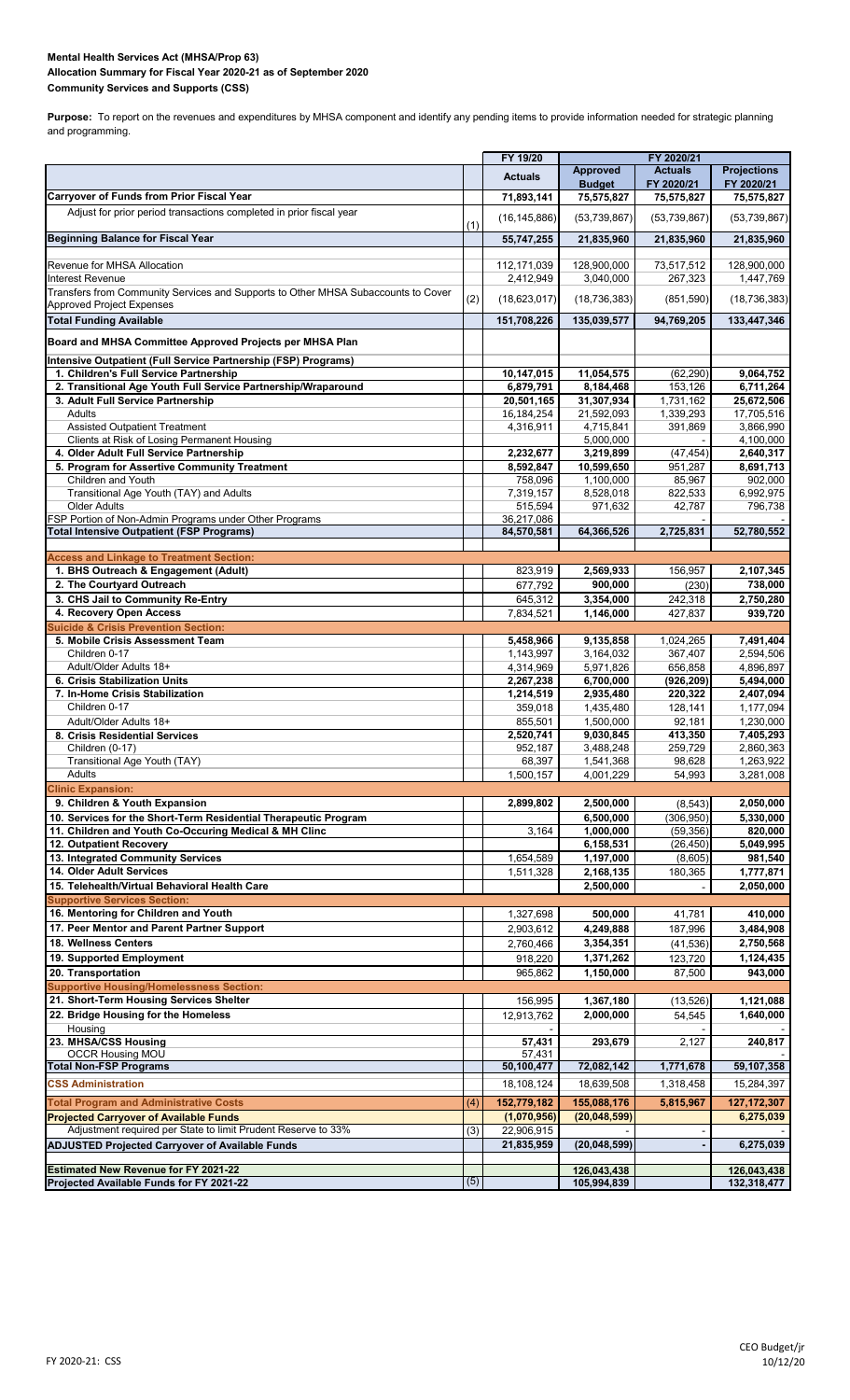### **Mental Health Services Act (MHSA/Prop 63) Prevention and Early Intervention (PEI) Allocation Summary for Fiscal Year 2020-21 as of September 2020**

**Purpose:** To report on the revenues and expenditures by MHSA component and identify any pending items to provide information needed for strategic planning and programming.

|                                                                                                                         |     | FY 1920                   |                             |                             |                             |
|-------------------------------------------------------------------------------------------------------------------------|-----|---------------------------|-----------------------------|-----------------------------|-----------------------------|
|                                                                                                                         |     | <b>Actuals</b>            | <b>Budget</b>               | <b>Actuals</b>              | <b>Projections</b>          |
|                                                                                                                         |     |                           |                             | FY 2020/21                  | FY 2020/21                  |
| <b>Carryover of Funds from Prior Fiscal Year</b><br>Adjust for prior period transactions completed in prior fiscal year | (1) | 47,152,078<br>(5,842,577) | 40,408,161<br>(6, 213, 732) | 40,408,161<br>(6, 213, 732) | 40,408,161<br>(6, 213, 732) |
| <b>Beginning Balance for Fiscal Year</b>                                                                                |     | 41,309,501                | 34,194,429                  | 34,194,429                  | 34,194,429                  |
|                                                                                                                         |     |                           |                             |                             |                             |
| Revenue for MHSA Allocation                                                                                             |     | 28,247,084                | 32,220,000                  | 17,173,555                  | 32,220,000                  |
| <b>Interest Revenue</b>                                                                                                 |     | 1,015,557                 | 760,000                     | 135,640                     | 609,334                     |
| <b>Total Funding Available</b>                                                                                          |     | 70,572,142                | 67,174,429                  | 51,503,624                  | 67,023,763                  |
| Board and MHSA Committee Approved Projects MHSA Plan                                                                    |     |                           |                             |                             |                             |
| <b>Stigma Reduction</b>                                                                                                 |     |                           |                             |                             |                             |
| 1. MH Community Educ. Events for Reducing Stigma & Discrmination                                                        |     | 394,728                   | 881,000                     | 15,317                      | 792,900                     |
| Outreach for Increasing Recognition of Early Sighns of Mental Illness                                                   |     |                           |                             |                             |                             |
| 2. Outreach for Increasing Recognition of Early Sighns of Mental Illness                                                |     | 5,958,497                 | 9,336,945                   | 81,690                      | 8,403,251                   |
| Behavioral Health Community Training & Technical Assistance                                                             |     | 781,709                   | 700,000                     | 38,299                      | 630,000                     |
| Early Childhood Mental Health Providers Training                                                                        |     |                           | 829,533                     |                             | 746,580                     |
| Mental Health & Well-Being Promotion for Diverse Communities                                                            |     | 3,264,899                 | 3,385,711                   |                             | 3,047,140                   |
| Services for TAY & Young Adults                                                                                         |     | 1,052,688                 | 1,250,000                   | (63, 101)                   | 1,125,000                   |
| K-12 School-Based Mental Health Services Expansion<br><b>Statewide Projects</b>                                         |     | 859,201                   | 2,312,500                   | 106,492                     | 2,081,250<br>773,281        |
| <b>Prevention: Mental Health &amp; Well-Being Promotion</b>                                                             |     |                           | 859,201                     |                             |                             |
| 3. School Readiness                                                                                                     |     | 1,512,277                 | 1,600,000                   | (17, 639)                   | 1,440,000                   |
| 4. School-Based Behavioral Health Intervention & Support - Prevention                                                   |     | 3,319,122                 | 3,408,589                   | 247,233                     | 3,067,730                   |
| 5. School-Based Stress Management Services                                                                              |     | 118,071                   | 155,000                     | 13,182                      | 139,500                     |
| <b>Prevention: Violence &amp; Bullying Prevention</b>                                                                   |     |                           |                             |                             |                             |
| 6. Violence Prevention Education                                                                                        |     | 1,189,779                 | 1,352,651                   | (20, 706)                   | 1,217,386                   |
| 7. Gang Prevention Services                                                                                             |     | 326,534                   | 403,100                     | (8,508)                     | 362,790                     |
| <b>Supportive Services</b>                                                                                              |     |                           |                             |                             |                             |
| 8. Parent Education Services                                                                                            |     | 1,014,342                 | 1,064,770                   | (4, 853)                    | 958,293                     |
| 9. Family Support Services                                                                                              |     | 277,169                   | 282,000                     | (50)                        | 253,800                     |
| 10. Children's Support & Parenting                                                                                      |     | 1,535,716                 | 1,700,000                   | 90,702                      | 1,530,000                   |
| 11. Transportation Assistance                                                                                           |     |                           | 150,000                     |                             | 135,000                     |
| <b>Navigation/Access and Linkage to Treatment</b>                                                                       |     |                           |                             |                             |                             |
| 12. OCLinks<br>13. BHS Outreach and Engagement                                                                          |     | 764,437<br>1,413,983      | 1,000,000<br>2,232,523      | 130,394<br>456,864          | 900,000<br>2,009,271        |
| <b>Suicide and Crisis Prevention</b>                                                                                    |     |                           |                             |                             |                             |
| 14. Warmline                                                                                                            |     | 536,566                   | 1,116,667                   |                             | 1,005,000                   |
| 15. Suicide Prevention Services                                                                                         |     | 738,572                   | 1,200,000                   | (4, 411)                    | 1,080,000                   |
| <b>Crisis Prevention Hotline</b>                                                                                        |     | 392,217                   | 600,000                     | (4, 411)                    | 540,000                     |
| <b>Survivor Support Services</b>                                                                                        |     | 346,355                   | 600,000                     |                             | 540,000                     |
| <b>Outpatient Treatment (Early Intervention)</b>                                                                        |     |                           |                             |                             |                             |
| 16. Community Counseling and Supportive Services                                                                        |     | 2,168,378                 | 2,536,136                   | 311,555                     | 2,282,522                   |
| <b>Community Counseling and Supportive Services</b>                                                                     |     | 1,645,480                 | 1,986,136                   | 249,994                     | 1,787,522                   |
| <b>OC ACCEPT</b>                                                                                                        |     | 522,898                   | 550,000                     | 61,561                      | 495,000                     |
| 17. School-Based Mental Health Services<br>18. Early Intervention Services for Older Adults                             |     | 2,794,372<br>2,442,007    | 2,525,236<br>2,469,500      | 361.184<br>79,668           | 2,272,712<br>2,222,550      |
| 19. OC Parent Wellness Program                                                                                          |     | 3,867,428                 | 3,738,072                   | 495,325                     | 3,364,265                   |
| OC Parent Wellness Program                                                                                              |     | 2,127,456                 | 1,943,072                   | 288,870                     | 1,748,765                   |
| <b>Connect the Tots</b>                                                                                                 |     | 1,170,036                 | 1,200,000                   | 132,784                     | 1,080,000                   |
| <b>Stress Free Families</b>                                                                                             |     | 569,936                   | 595,000                     | 73,671                      | 535,500                     |
| 20. First Onset of Psychiatric Illness                                                                                  |     | 1,188,697                 | 1,500,000                   | 186,459                     | 1,350,000                   |
| 21. Early Intervention Services for Veterans                                                                            |     | 1,447,220                 | 1,695,957                   | 121,219                     | 1,526,361                   |
| OC4VETS                                                                                                                 |     | 1,051,705                 | 1,295,957                   | 133,185                     | 1,166,361                   |
| Veterans School-Based Intervention                                                                                      |     | 395,515                   | 400,000                     | (11,966)                    | 360,000                     |
| 22. Behavioral Health Services for Military Families<br><b>Total Prevention and Early Intervention Programs</b>         |     | 1,054,807<br>48,366,511   | 1,000,000<br>41,348,146     | 123,591<br>2,658,216        | 900,000<br>37,213,331       |
| <b>PEI Administration</b>                                                                                               |     | 5,727,876                 | 5,713,337                   | 575,425                     | 5,142,003                   |
| <b>Total Program and Administrative Costs</b>                                                                           | (4) | 54,094,387                | 47,061,483                  | 3,233,641                   | 42,355,334                  |
| <b>Projected Carryover of Available Funds</b>                                                                           |     | 16,477,755                | 20,112,946                  |                             | 24,668,429                  |
| Adjustment required per State to limit Prudent Reserve to 33%                                                           | (3) | 3,412,864                 |                             | $\overline{\phantom{a}}$    |                             |
| <b>ADJUSTED Projected Carryover of Available Funds</b>                                                                  |     | 19,890,619                | 20,112,946                  | $\blacksquare$              | 24,668,429                  |
|                                                                                                                         |     |                           |                             |                             |                             |
| <b>Estimated New Revenue for FY 2021-22</b>                                                                             |     |                           | 31,686,534                  |                             | 31,686,534                  |
| Projected Available Funds for FY 2021-22                                                                                | (5) |                           | 51,799,480                  |                             | 56,354,963                  |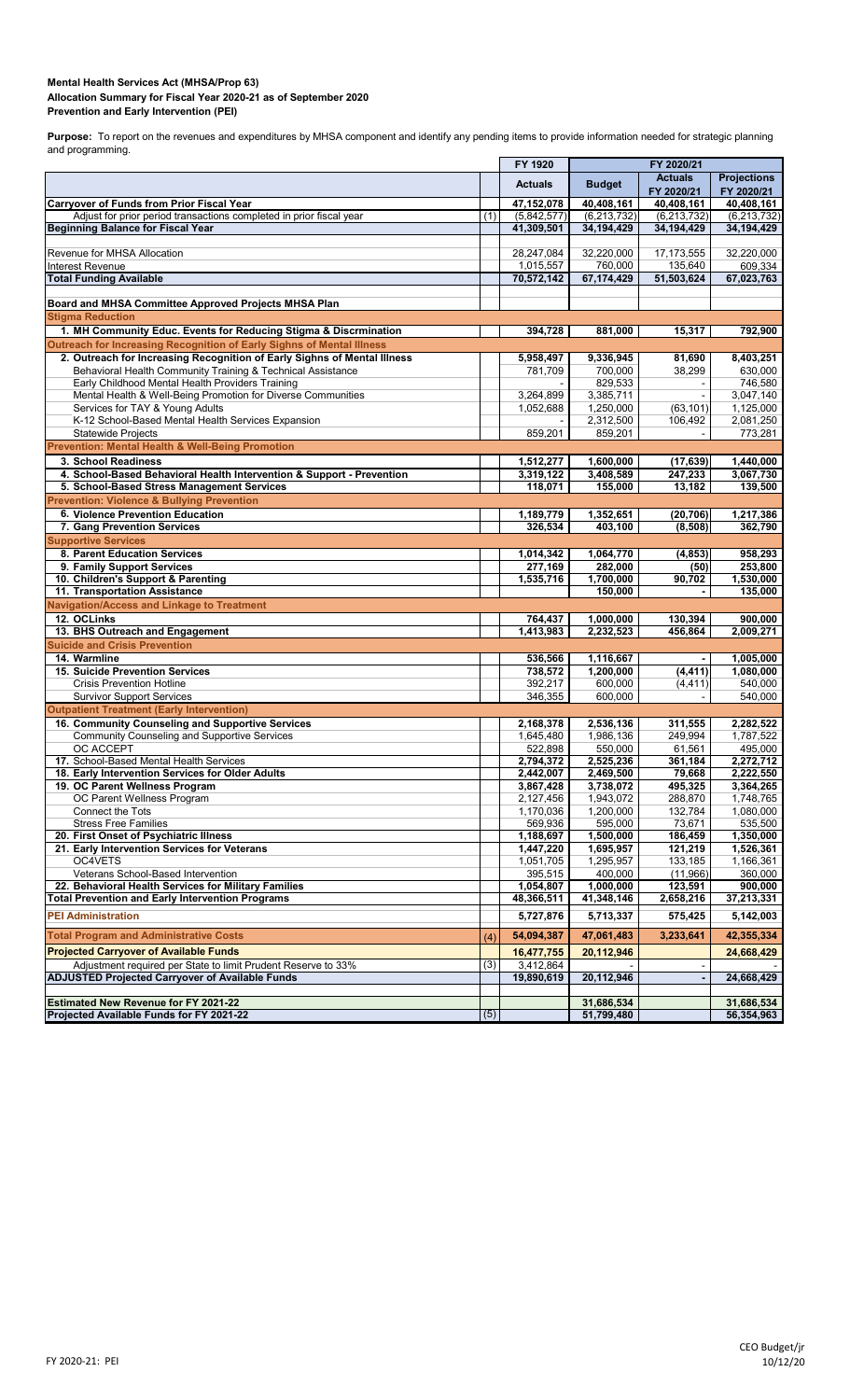#### **Mental Health Services Act (MHSA/Prop 63) Innovation (INN) Allocation Summary for Fiscal Year 2020‐21 as of September 2020**

Purpose: To report on the revenues and expenditures by MHSA component and identify any pending items to provide information needed for strategic planning and programming.

|                                                                                   |     | FY 19/20       | FY 2020/21    |                              |                                  |  |
|-----------------------------------------------------------------------------------|-----|----------------|---------------|------------------------------|----------------------------------|--|
|                                                                                   |     | <b>Actuals</b> | <b>Budget</b> | <b>Actuals</b><br>FY 2020/21 | <b>Projections</b><br>FY 2020/21 |  |
| <b>Carryover of Funds from Prior Fiscal Year</b>                                  |     | 29,958,684     | 26,859,844    | 26,859,844                   | 26,859,844                       |  |
| Adjust for prior period transactions completed in prior fiscal year               | (1) | (565, 937)     | (524,224)     | (524, 224)                   | (524, 224)                       |  |
| Beginning Balance for Fiscal Year                                                 |     | 29,392,747     | 26,335,620    | 26,335,620                   | 26,335,620                       |  |
| Revenue for MHSA Allocation                                                       |     | 7,636,123      | 8,480,000     | 4,519,357                    | 8,480,000                        |  |
| Interest Revenue                                                                  |     | 553,115        | 200,000       | 81,489                       | 331,869                          |  |
| <b>Total Funding Available</b>                                                    |     | 37,581,985     | 35,015,620    | 30,936,466                   | 35,147,489                       |  |
| Board and MHSA Committee Approved Projects per MHSA Plan                          |     |                |               |                              |                                  |  |
| Prevention                                                                        |     |                |               |                              |                                  |  |
| 1. Continuum of Care for Veterans and Military Children and Families              |     | 803,139        | 962,445       | 64,240                       | 962,445                          |  |
| 2. Statewide Early Psychosis Learning Health Care Collaborative Network           |     | 215,589        | 510,584       | 2,712                        | 510,584                          |  |
| 3. Behavioral Health System Transformation                                        |     | 3,470,032      | 9,477,500     | 138,857                      | 9,477,500                        |  |
| 4. Mental Health Technology Suite                                                 | (6) | 5.050.516      | 6,000,000     | 10,932                       | 6,000,000                        |  |
| <b>Previous Innovation Projects:</b>                                              |     |                |               |                              |                                  |  |
| Religious Leaders Behavioral Health Training Services                             |     |                |               |                              |                                  |  |
| Step Forward Project: On-Site Engagement in the Collaborative Courts              |     | 93,340         |               |                              |                                  |  |
| Strong Families-Strong Children: Behavioral Health Services for Military Families |     | (10, 734)      |               |                              |                                  |  |
| Behavioral Health Services for Independent Living                                 |     | 358,740        |               |                              |                                  |  |
| <b>Total Innovation Programs</b>                                                  |     | 9,980,622      | 16,950,529    | 216,741                      | 16,950,529                       |  |
| <b>INN Administration</b>                                                         |     | 1,265,743      | 1,395,831     | 132,252                      | 1,395,831                        |  |
| <b>Total Program and Administrative Costs</b>                                     | (4) | 11,246,365     | 18,346,360    | 348.993                      | 18,346,360                       |  |
| <b>Projected Carryover of Available Funds</b>                                     |     | 26,335,620     | 16,669,260    |                              | 16,801,129                       |  |
|                                                                                   |     |                |               |                              |                                  |  |
| <b>Estimated New Revenue for FY 2021-22</b>                                       | (5) |                | 8,462,308     |                              | 8,462,308                        |  |
| Projected Available Funds for FY 2021-22                                          |     |                | 25,131,568    |                              | 25,263,437                       |  |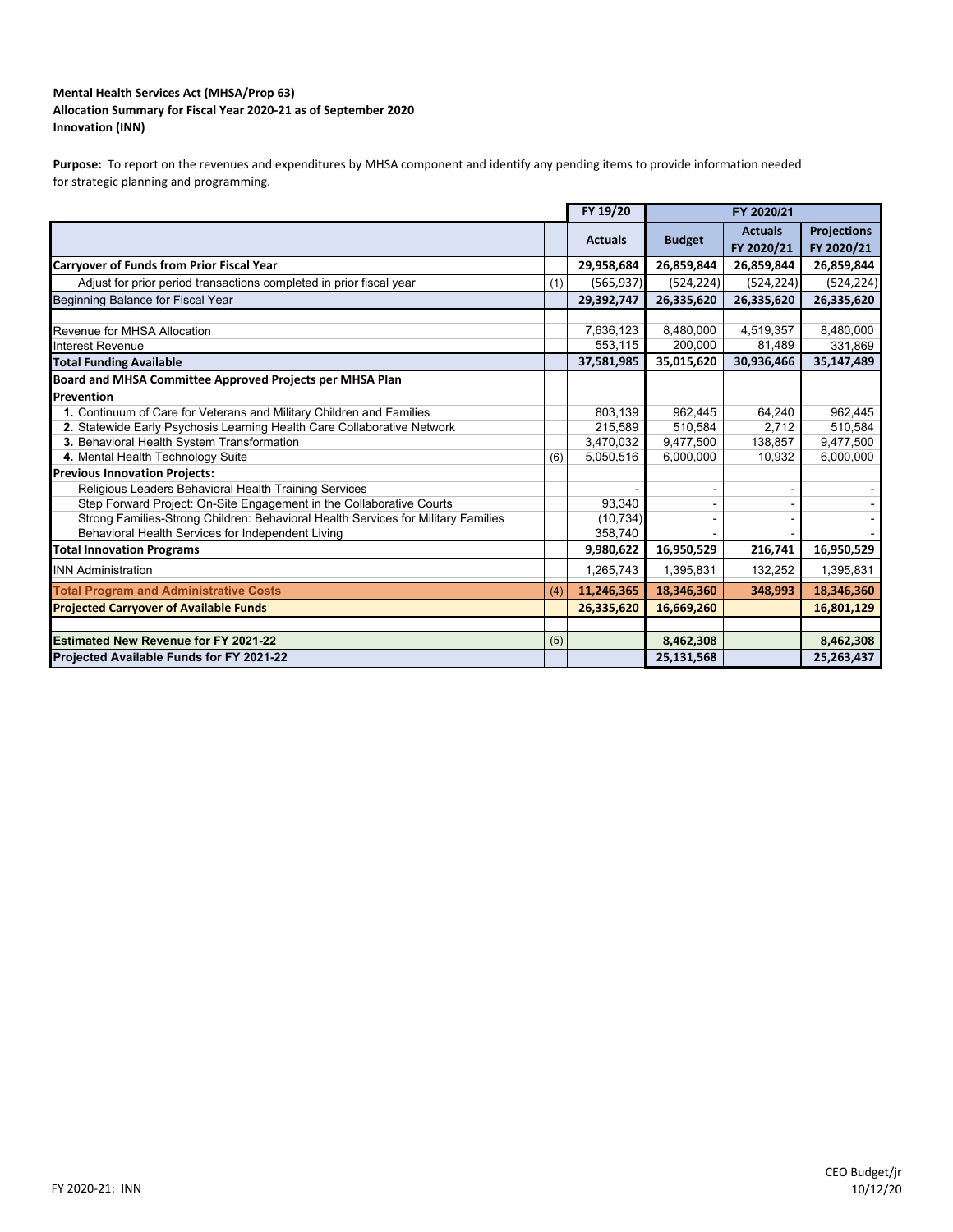## **Workforce Education and Training (WET) Mental Health Services Act (MHSA/Prop 63) Allocation Summary for Fiscal Year 2020‐21 as of September 2020**

Purpose: To report on the revenues and expenditures by MHSA component and identify any pending items to provide information needed for strategic planning and programming.

|                                                                                   |     | FY 19/20       | FY 2020/21      |                    |                    |
|-----------------------------------------------------------------------------------|-----|----------------|-----------------|--------------------|--------------------|
|                                                                                   |     | <b>Actuals</b> | <b>Approved</b> | <b>YTD Actuals</b> | <b>Projections</b> |
|                                                                                   |     |                | <b>Budget</b>   | FY 2020/21         | FY 2020/21         |
| <b>Carryover of Funds from Prior Fiscal Year</b>                                  |     |                |                 |                    |                    |
| Adjust for prior period transactions completed in prior fiscal year               | (1) | (559, 104)     |                 |                    |                    |
|                                                                                   |     |                |                 |                    |                    |
| Interest & Miscellaneous Revenue                                                  |     | 48546          |                 |                    |                    |
| Transfers from Community Services and Supports to Cover Approved Project Expenses | (2) | 3,823,525      | 6,216,634       | 532,441            | 6,216,634          |
| Total Funding Available for FY 2019-20                                            |     | 5,085,282      | 6,216,634       | 532,441            | 6,216,634          |
| Board and MHSA Committee Approved Projects per MHSA Plan                          |     |                |                 |                    |                    |
| 1. Workforce Staffing Support                                                     |     | 1,596,733      | 1,710,584       | 183,783            | 1,710,584          |
| 2. Training and Technical Assistance                                              |     | 1,296,551      | 1,223,390       | 105,794            | 1,223,390          |
| 3. Mental Health Career Pathways                                                  |     | 869.871        | 1,046,663       | 88,025             | 1,046,663          |
| 4. Residencies and Internships                                                    |     | 169,362        | 170,000         | 21,635             | 170,000            |
| 5. Financial Incentive Programs                                                   |     | 266,098        | 526,968         | 93,433             | 526,968            |
| 6. WET Five-Year Plan with CalMHSA                                                |     |                | 1,071,050       |                    | 1,071,050          |
| <b>Subtotal of All Wet Programs</b>                                               |     | 4,198,615      | 5,748,655       | 492,670            | 5,748,655          |
| <b>WET Administration</b>                                                         |     | 471,835        | 467,979         | 39,771             | 467,979            |
| <b>Total Program and Administrative Costs</b>                                     | (4) | 4,670,450      | 6,216,634       | 532,441            | 6,216,634          |
| Projected Carryover of FY 2019-20 Available Funds                                 |     |                |                 |                    |                    |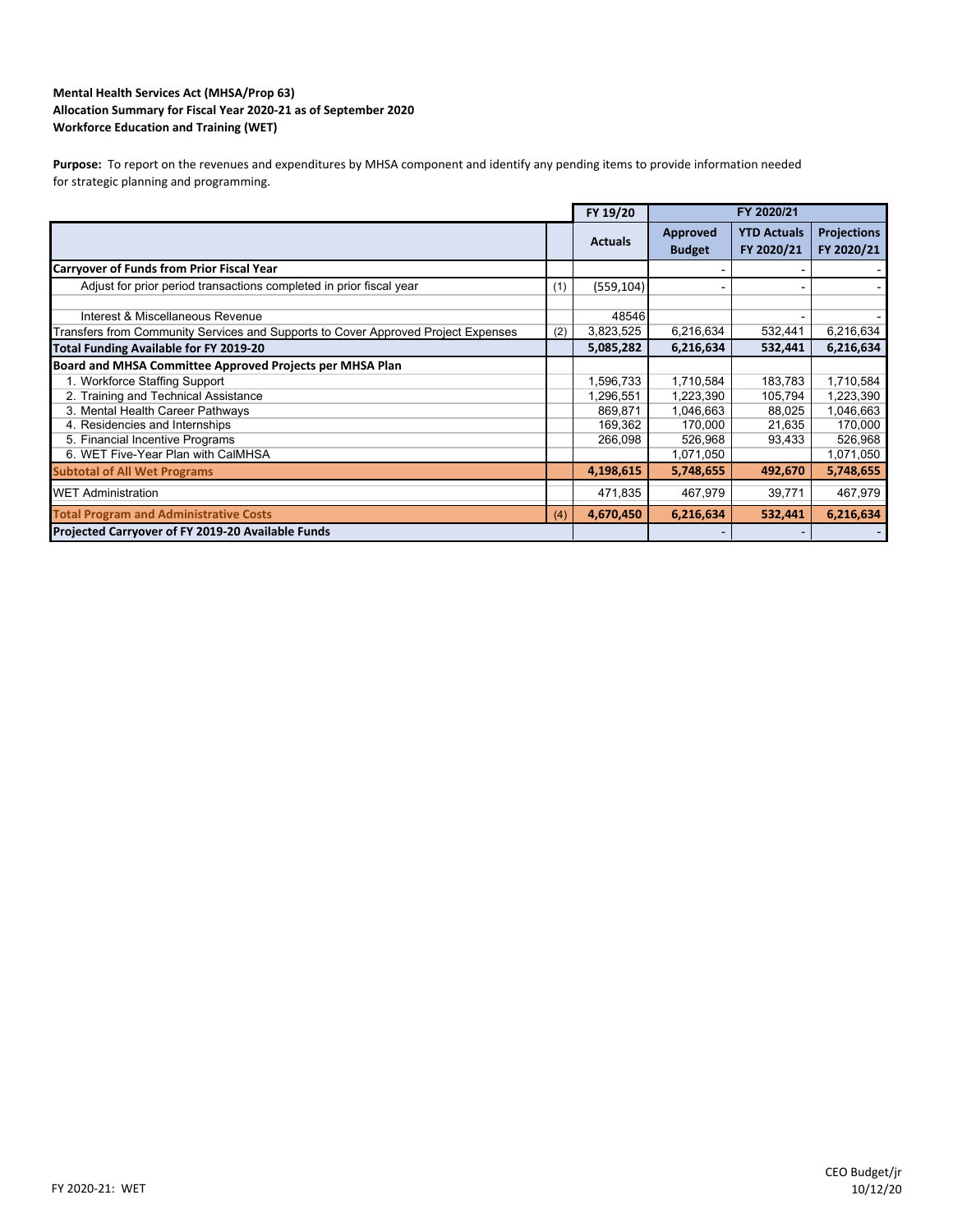#### **Mental Health Services Act (MHSA/Prop 63) Allocation Summary for Fiscal Year 2020‐21 as of September 2020 Capital Facilities and Technological Needs**

Purpose: To report on the revenues and expenditures by MHSA component and identify any pending items to provide information needed for strategic planning and programming.

|                                                                                   |     | FY 19/20<br>FY 20/21 |                |                    |              |
|-----------------------------------------------------------------------------------|-----|----------------------|----------------|--------------------|--------------|
|                                                                                   |     |                      | Approved       | <b>YTD Actuals</b> | Projection   |
|                                                                                   |     | <b>Actuals</b>       | <b>Budget</b>  | FY 2020/21         | FY 2020/21   |
| <b>Carryover of Funds from Prior Fiscal Year</b>                                  |     | 19,054,541           |                |                    |              |
| Adjust for prior period transactions completed in prior fiscal year               | (1) | (10, 760, 773)       |                |                    |              |
| <b>Beginning Balance for Fiscal Year</b>                                          |     | 8,293,768            |                |                    |              |
| Interest and Miscellaneious Revenue                                               |     | 77,681               |                |                    |              |
| Transfers from Community Services and Supports to Cover Approved Project Expenses | (2) | 14,799,492           | 12,519,749     | 319,148            | 12,519,749   |
| <b>Total Funding Available for FY 2019-20</b>                                     |     | 23,170,941           | 12,519,749     | 319,148            | 12,519,749   |
|                                                                                   |     |                      |                |                    |              |
| Board and MHSA Committee Approved Projects per MHSA Plan                          |     |                      |                |                    |              |
| <b>CFTN Projects - Capital Facilities Projects</b>                                |     |                      |                |                    |              |
| 1. Behavioral Health Training Facility                                            |     | 12.544               | 65,000         | 1,792              | 65,000       |
| Wellness Campus (Formerly Co-Located Services Facility)                           |     | 16,600,000           |                |                    |              |
| <b>Crisis Stabilization Unit Renovations</b>                                      |     | 850,000              |                |                    |              |
| <b>Technological Needs Projects</b>                                               |     |                      |                |                    |              |
| 2. Electronic Health Record (EHR)                                                 |     | 5,493,602            | 12,154,749     | 302,832            | 12, 154, 749 |
| <b>Subtotal of All CFTN Programs</b>                                              |     | 22,956,146           | 12,219,749     | 304,624            | 12,219,749   |
| <b>Program Related County Costs</b>                                               |     | 214,795              | 300,000        | 14,524             | 300,000      |
| <b>Total Program and Administrative Costs</b>                                     | (4) | 23,170,941           | 12,519,749     | 319,148            | 12,519,749   |
| Projected Available Funds for FY 2020-21                                          |     |                      | $\blacksquare$ |                    |              |